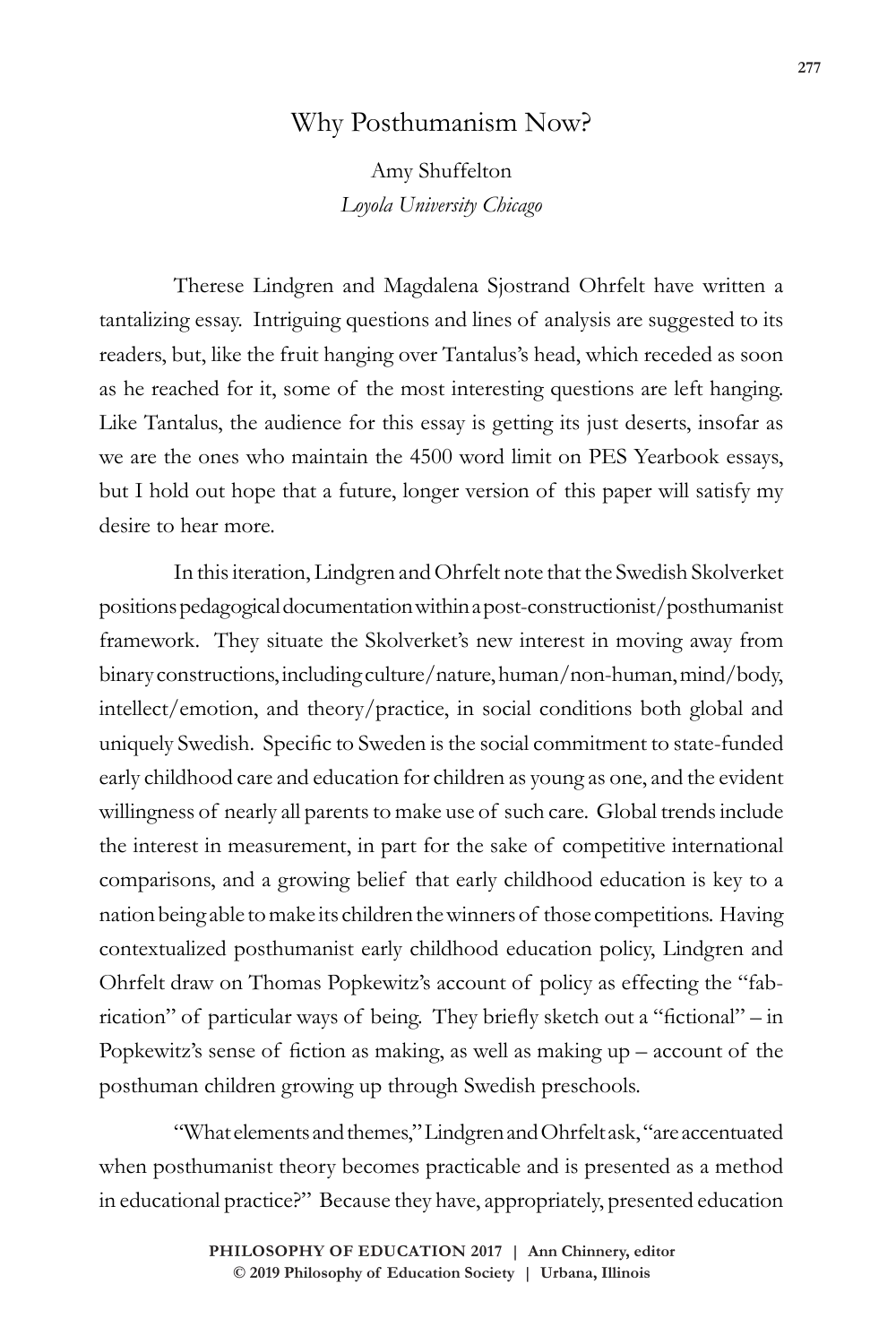policy as responding to the perceived problems of its time, one broad answer to this question is the themes and elements raised by social, economic, and ecological crises that have captured public attention during the past ten years of European history. The essay refers in several places to these overlapping and interconnected but also distinct crises. With reference to how children are fabricated by Skolverket policy, they refer to a "political and philosophical notion about the world as being in a state of (ecological, financial, political, refugee, etc.) crisis." Towards the end, they claim to have "discussed how the fiction [of] the posthuman child is fabricated as a response to the contemporary environmental, social, and financial crisis." The pages in between, however, address in depth only one of those crises: the ecological. It is not clear to me whether this is because the ecological crisis is the focus of posthumanist Skolverket policy or because Lindgren and Ohrfelt chose to focus on it. In either case, I wanted to know more about how posthumanist policy addresses the other crises.

What really leaves me wishing for more, though, is a tension they allude to in the conclusion, which points directly to the other, unaddressed, crises. Lindgren and Ohrfelt point out that in a posthumanist approach, the child is fabricated "as a prophetic being at the same time as it is wiped out (through the dissolution of the subject)." A posthuman child, arguably, has no human rights. Even if this entails no more than the replacement of one set of fictions with another, where does this leave Syrian, Libyan, and other refugee children? These children have been brought to Europe not out of their parents' commitment to living holistically with the natural world but rather out of desperate faith in a Europe that has imagined itself as a bastion of rights protected by law, at the national, regional, and international levels. Human rights, of course, have been honored in the breach for as long as they have been signed into international conventions. At the present moment, however, disregard for national and international laws and treaties heralds not a new posthumanist state of genuine mutual respect but, instead, nationalist chauvinism. How, without human rights, will the refugees' hopes be addressed? How can posthumanism respond to the ugly nativism sweeping Europe (and the United States, of course), which promises to treat native-born children entirely differently than immigrant and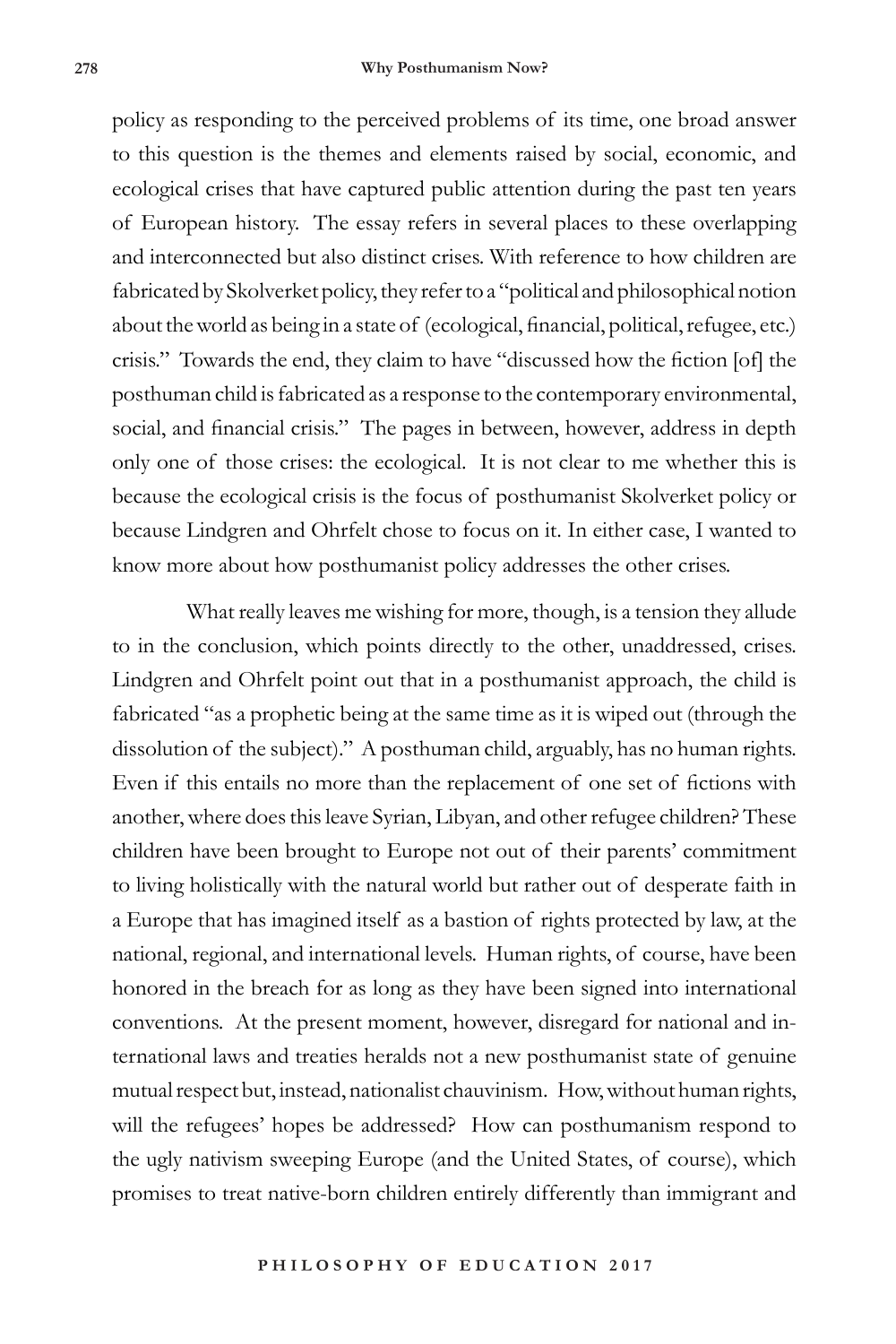refugee children? The recognition of this tension, in my reading, is where the essay starts to get really interesting.

I am not convinced Lindgren and Ohrfelt could have discussed all the crises they mention – social and financial, as well as ecological – in 4500 words, especially given their commendable commitment to providing scholarly references. Even if they more explicitly tied the refugee crisis, the financial crisis, and the ecological crisis together (as surely could be done, but would require explanation), the essay would be significantly longer.

In 1999, Francis Schrag published a paper called "Why Foucault Now?." In it, he argued that education scholars (including, prominently, his colleague at UW Madison, Thomas Popkewitz) were drawn to Foucault at that particular moment because Foucault offered a stance on education, power, freedom, and the potential of politics to make a difference that spoke to hopes raised by social movements in the 1960s and 1970s, hopes that were dashed by the conservatism and infighting of the 1980s and 1990s. Rather than promising a road to utopia through revolution, Foucault's writing offers critique that aims to promote change by puncturing complacency. And with revolutionary Marxism hard to believe in after 1989, Foucault offered, in Schrag's words, an appealing means "for scholars, especially those with a flair for theorizing, to believe that, no matter how esoteric or precious their formulations, and no matter how limited their audiences, they are, even as they theorize, social activists engaged in laying the ground for social transformation."1

Suppose that, instead of taking Schrag's word as a settled verdict on Foucault, on Popkewitz, and on scholarship like Lindgren's and Ohrfelt's, which incorporates Foucaultian modes of critique, readers take it as a gauntlet thrown at their feet. Why posthumanism now? Why dissolve human autonomy at the precise moment when refugees are streaming into Europe to claim their share of what the Enlightenment has produced? Is this because posthumanism shows the way to a politics that can supersede the binary thinking that supports colonialism, the exploitation and degradation of the earth, and the dehumanization of others? Or is it merely an attempt to give up on politics at exactly the moment when future citizens of Europe (and the United States, Canada,